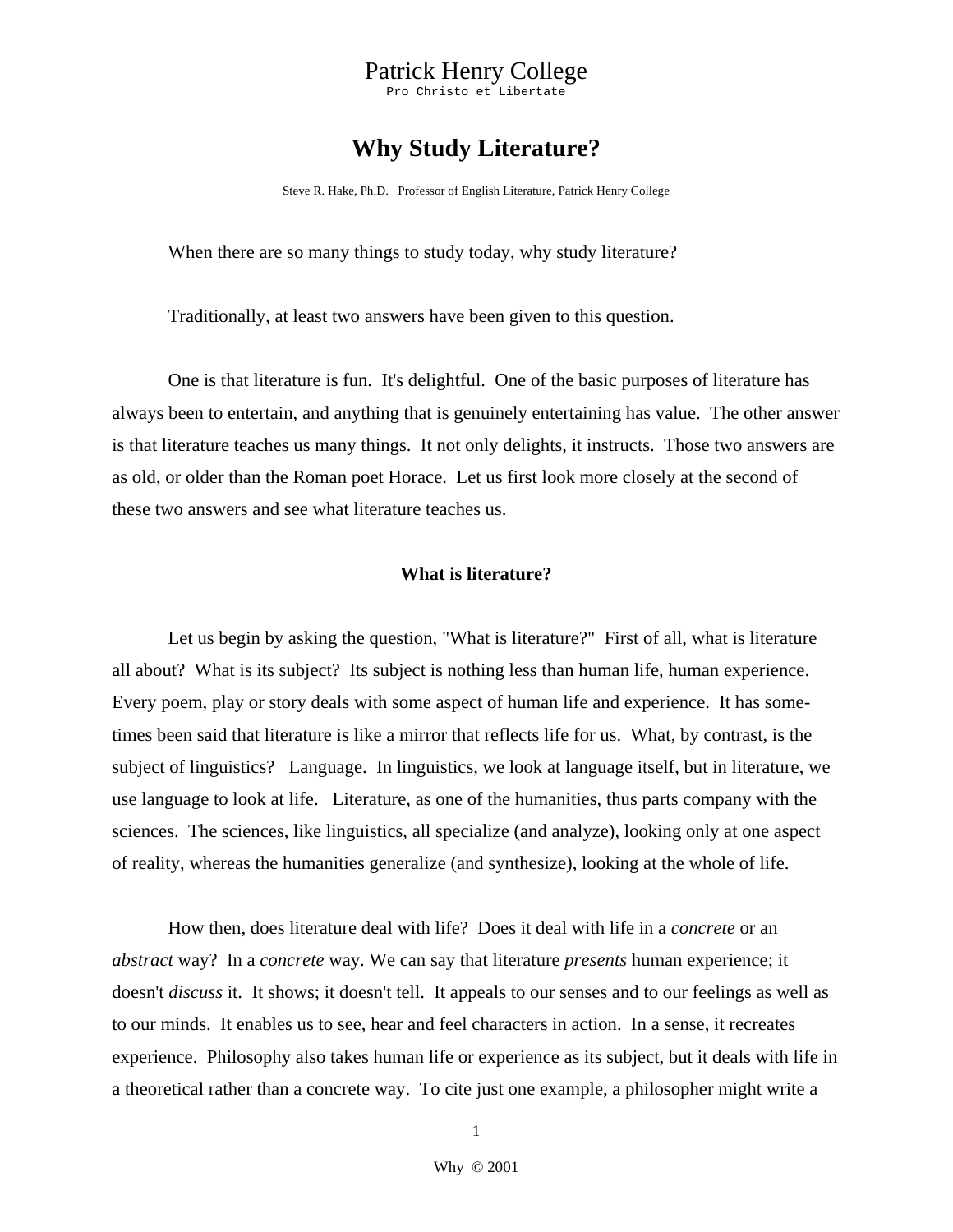Pro Christo et Libertate

book explaining to us the defects of the philosophy called "utilitarianism"; but Charles Dickens, as a writer, wrote a novel, *Hard Times*, in which he exposed concretely, through a story, the problems with utilitarianism. He enables us, in this way, not only to understand the problems with our minds, but also to see and hear them with our senses and feel them with our hearts as well.

 We have said that literature *reflects* life. How then is a novel about a twenty-four hour period (such as James Joyce's *Ulysses*) different from a book that merely records everything that happened in twenty four hours? Or how is a movie different from someone with a movie camera who simply walks around at random for two or three hours and shoots whatever he sees? Don't both "reflect" life? But literature doesn't simply *record* life—it *interprets* it. It doesn't simply *reflect* life—it *focuses* it. It's a mirror, but a special kind of mirror. It's a mirror in which we can see ourselves even more clearly, more vividly than in an ordinary mirror. Through a process sometimes called "artistic selection" the writer or poet or movie maker simplifies experience, yet at the same time he clarifies and deepens it. He selects that which is most important, most basic. In other words, he tries to *make sense* out of life. He reflects on the *meaning* of life. So there is implicit in every poem or play or story a "worldview," a set of values. Literature (as well as philosophy) asks and answers the "big questions": 1) Where have we come from? 2) Where are we going? 3) What is the meaning of our existence? Literature not only asks these questions in a searching and eloquent way, but also provides us with a wide variety of possible answers.

 How then does literature differ from history? The controlling purpose of history is to record or reconstruct human life. The controlling purpose of literature is to simplify, clarify, deepen and focus, e.g. to *interpret* human life. So Byron in *Don Juan* speaks of past heroes who "shone not on the poet's page, and so have been forgotten." Poetry makes the deeds of past heroes more clear and vivid and so more memorable. It has been said that journalism (history) tells you what happened yesterday, whereas literature tells you what always happens, e. g. what is most characteristic of human nature in its deepest reaches. We might summarize this part of our discussion with the following table: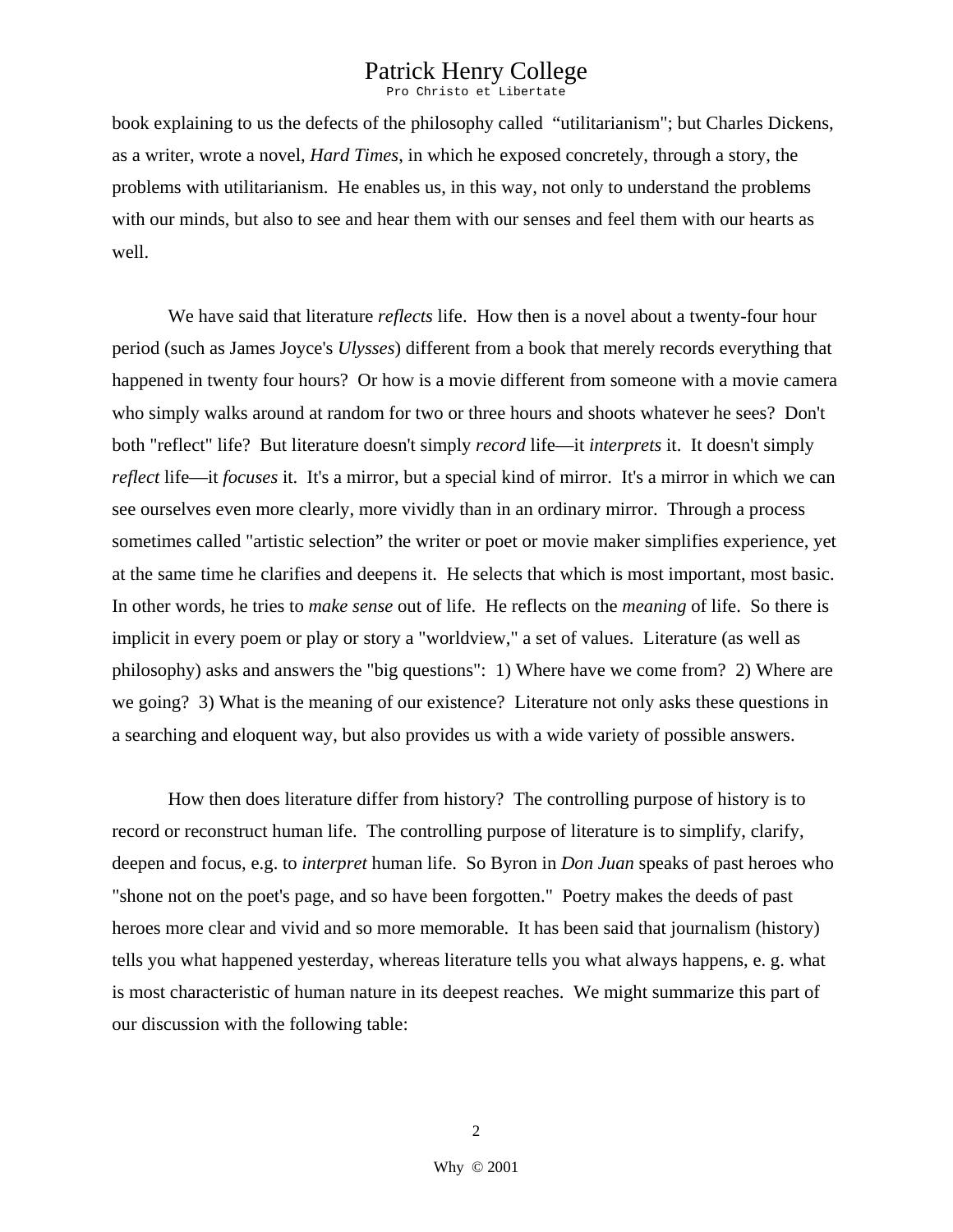Pro Christo et Libertate

|          | Universal  | Particular                                    |
|----------|------------|-----------------------------------------------|
| Abstract | Philosophy | Social Sciences?<br><b>Physical Sciences!</b> |
| Concrete | Literature | History                                       |

Note also the relationship of the three basic "sisters" of the humanities to the trivium. History corresponds most closely to "grammar" insofar as it is primarily concerned with the basic facts of a circumstance. Philosophy corresponds most closely to "logic" insofar as it is primarily concerned with connections and meaning within and between circumstances. Literature most closely resembles "rhetoric" insofar as it is primarily concerned with the powerful communication of the meaning of a circumstance.

 So what is literature? So far we have said that literature is an *interpretive presentation of human experience*. But our definition is not quite complete.

 How is literature related to art, to beauty? Let us first ask the question, "What is a work of art?" If I took a famous novel and tore out a few pages at random, are those few torn pages a work of art? If I took a canvas, blindfolded myself and threw paint at it, would the resulting "painting" be a work of art? If not, why not? The essence of all art and beauty is form or order. Art, by definition, is *not* the product of chance, but of intelligent creativity.<sup>1</sup> In a painting art takes a *visual* form. In a poem, story or play art takes a *verbal* form. Any work of art contains the following aspects of artistic form (among others): pattern or design, unity, theme or centrality, balance, contrast, recurrence, variation, intricacy or complexity, and progression. So the writer or poet as an artist asks himself not only *what* he wants to say, but also *how* he wants

<span id="page-2-0"></span><sup>&</sup>lt;sup>1</sup> Of course many nihilistic artists today deny this, yet in their very act of denial they contradict themselves. Art can never really be nihilistic. It depends for its very life on both meaning and form.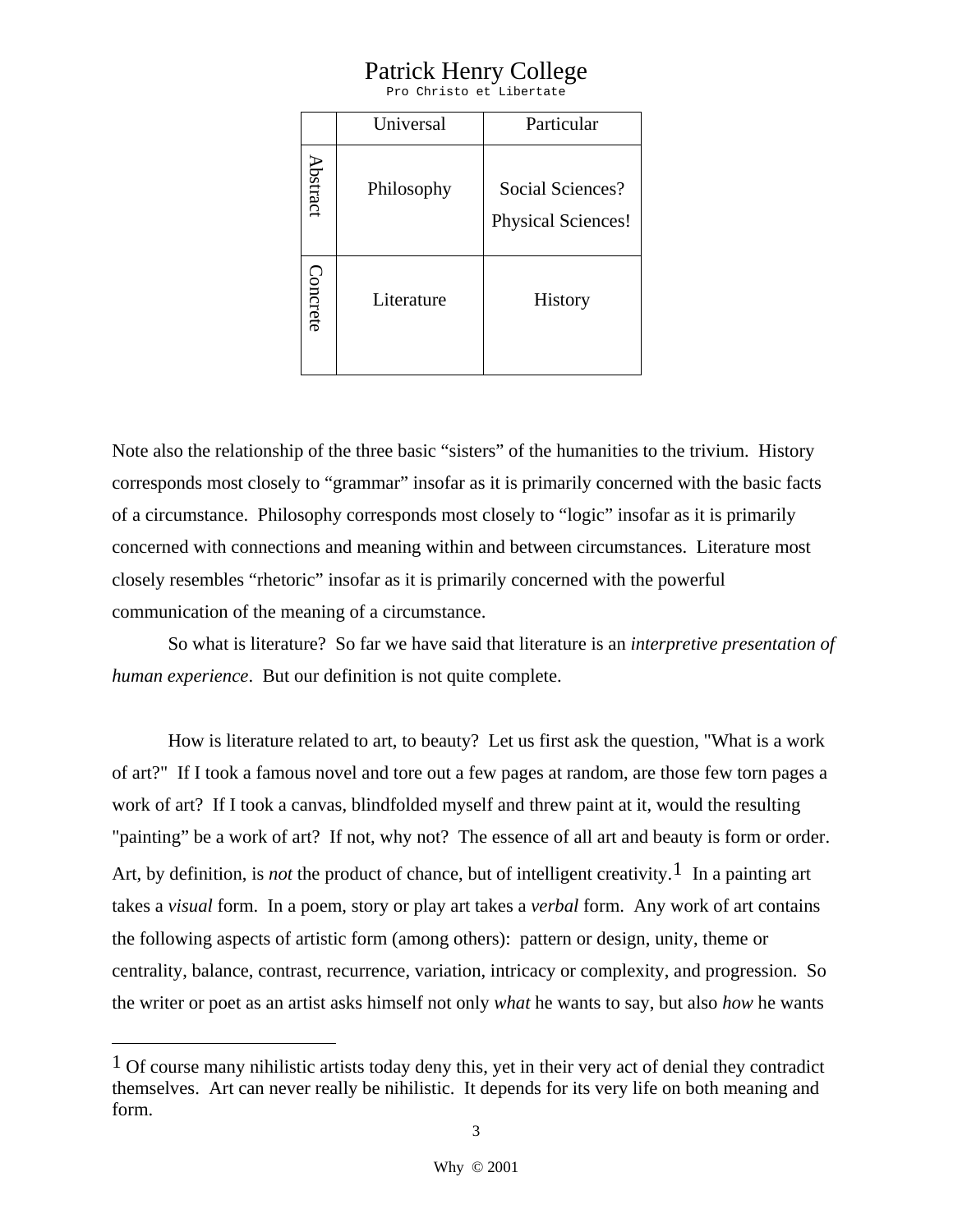Pro Christo et Libertate

to say it. Beauty of form is just as important in literature as truth of content. Artistic form is the powder that drives the bullet of content or truth into our hearts where it can explode with great force. So then, we can define literature as an *interpretive presentation of human experience in an artistic form* (Ryken 13-14).[2](#page-3-0)

#### **What, then, can we learn from literature?**

Let us now go back to the question we asked earlier (What can we learn from literature?) and attempt an answer based on our definition. First of all, because literature is concrete and appeals to our senses, literature can help *wake up* our senses. It can help us to *really look* at and *see* the things around us. It can help us to really listen and hear, smell, taste and touch. In Robert Frost's, "Stopping by Woods on a Snowy Evening," the poet takes a few moments to appreciate the quiet beauty of a wooded field slowly filling with snow. My wife once mentioned to a friend as they sat outdoors that the clouds were particularly beautiful that day. Her friend looked up and said, "Just clouds"--her senses were sleeping. My wife's family, as she grew up, would often take a few minutes during a rainstorm to simply sit and listen to the sound of the falling rain. Literature can encourage us in the midst of our frantic twentieth century lives to *slow down.* It can teach us to savor our experience, to take in, reflect on and appreciate the beauty around us. God has given us both our senses and a beautiful world full of "all things richly to enjoy." Christ said He came that we might have life, and have it to the full.

Has literature woken up your senses? Surely this honors God and has great value!

 Since literature appeals to our feelings as well as our senses, it can enrich our emotional life. Lyric poetry in particular celebrates such great lyric subjects as love and friendship. The emotional high points in our lives are thus captured and explored. But also our feelings at low points such as separation and death can find relief through expression in literature. The Psalms, the Song of Solomon, Lamentations and the book of Job are all excellent examples of this. My former classmate and long-time professor of Old Testament, Tremper Longman, has co-authored

<span id="page-3-0"></span> $2 \text{ A friend of mine observed parallels between this definition and John 1, in which Christ as the}$ Word reveals the Father. I don't want to push this, but I mention it for you to think about.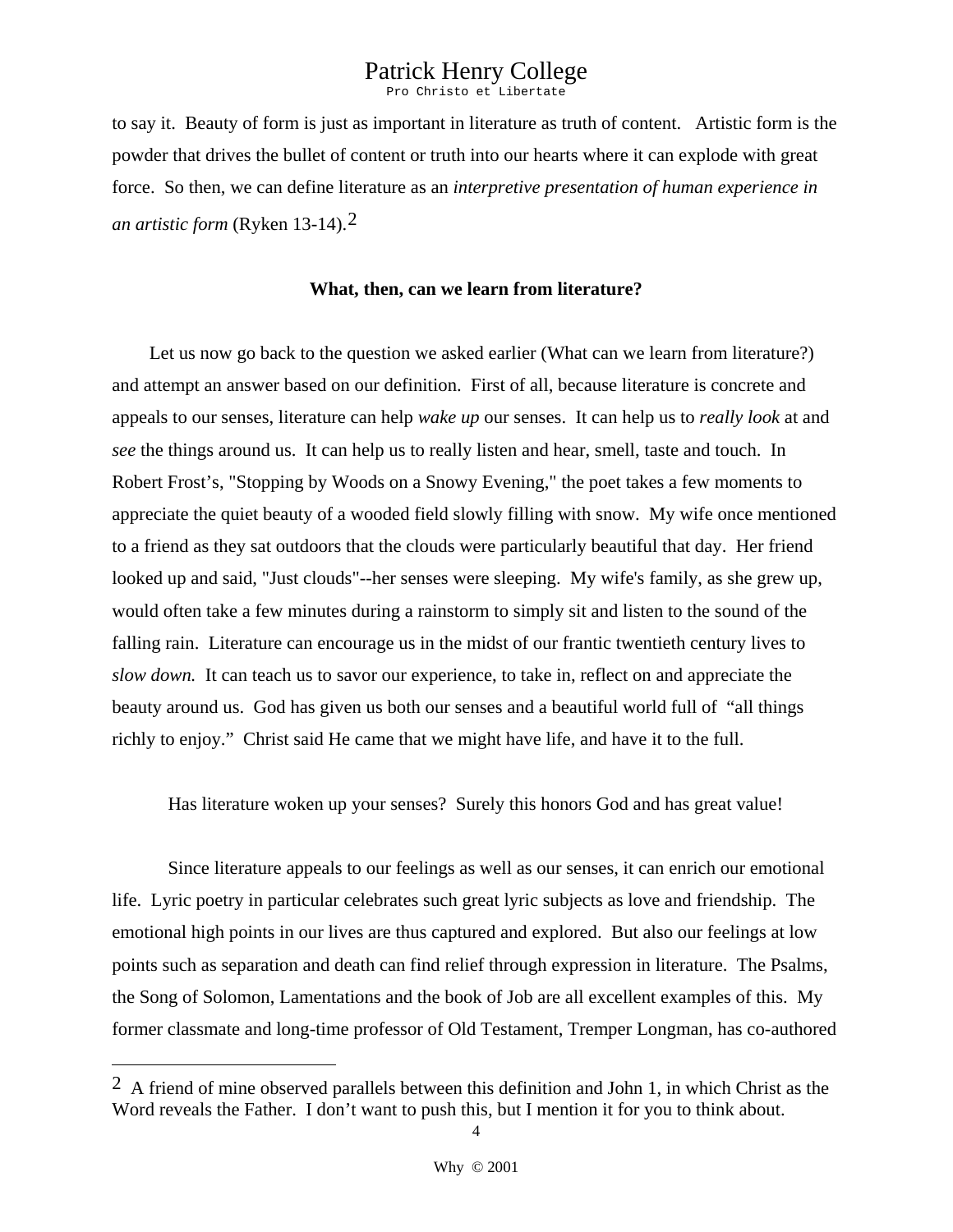Pro Christo et Libertate

a book with Dan Allender, *The Cry of the Soul,* exploring the emotional depth and honesty of Biblical poetry (Navpress). Literature can make our senses more alert, our feelings more sensitive.

### **Building Blocks**

 Literature can deepen our thoughts as well. Because literature interprets, simplifies and focuses our experience it helps us realize what is *most important*, most *basic*, in that experience. These most basic aspects of our experience are called literary archetypes. These archetypes might be thought of as the basic building blocks of all meaningful human experience. Our experience can be broken down into a wide variety of different aspects, such as the supernatural, human characters, human relationships, clothing, the human body, food, etc. In all these different aspects there is both an ideal and an un-ideal dimension. There are archetypes in each of these different areas. Some examples might include archetypes of an ideal landscape like a garden, grove or park or an ideal building such as a rustic cottage with a bright hearth, as well as archetypes of an un-ideal landscape such as a sinister or dark forest or an un-ideal building such as a prison or dungeon. The Bible, it should not surprise us, is widely recognized as the great treasure-trove of literary archetypes. God Himself focuses life for us most clearly in His Word. Literature can thus deepen and make more vivid our experience by sensitizing us to what is most important and precious in it (Ryken 85-89).

### **Ultimate Context**

 In addition to alerting us to the *basic building blocks* of human experience, literature also shows us the *ultimate context* of our experience. It does this by concretely embodying a worldview or set of values. We have said that literature asks and answers the big questions. These might also be called the worldview questions: What is prime reality--the really real? Who is man? What happens to man at death? What is the basis of morality? What is the meaning of human history? (Sire 18) Each one of us as a human being has a set of values on which we base all our decisions. In Taiwan, people would often knock on my door in the evening and ask if I could teach them English. I would tell them that I worked in the day and so liked to spend my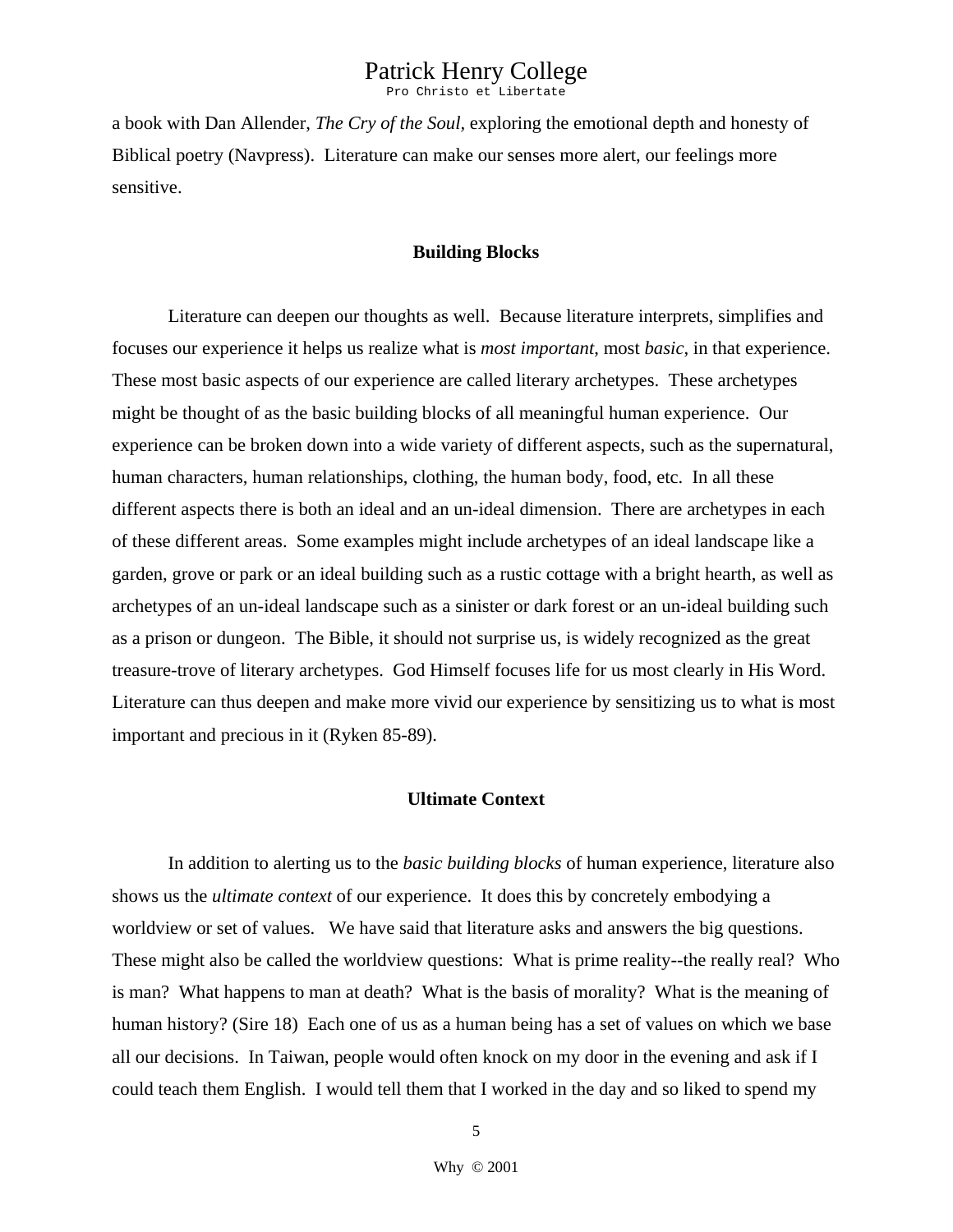Pro Christo et Libertate

evenings with my family. They would say, "But you're not doing anything and could earn more money!" I would say, "I'm sorry, but spending time with my family is even more important to me than making extra money." The person would often walk away shaking his head thinking, "What a strange fellow!" But my response was based on my values, and this is true of all of us. The person asking me the question divided human activity into watching television and making money. Since I was not watching television, I must be available to make money. Each one of us has a worldview. We may never have thought too much about it, but still we have one. We have all assumed certain answers to the worldview questions above and these assumptions control the way we look at life and our experience. They form what we could call the *ultimate context* of our experience, the parameters or outside edges of it. Literature can deepen our thinking by helping us to become not only more aware of our own values and worldview, but also those of others throughout the world and throughout history. Because literature embodies these things in a concrete and vivid way, we can see values and worldviews *in action*. We can see what happens when we adopt a certain set of values or look at life in a certain way. We can explore, almost experimentally, the implications of various values and worldviews. Literature can thus be thought of as a laboratory in which you can put human experience in a test tube and examine it from different angles. Literature gives us truth *digested*. This is exceedingly valuable. Literature gives us an excellent opportunity to examine our own ultimate assumptions about life and to compare them with those of others.

#### **A Brief Worldview History**

 Historically in the West the earliest major worldview was that of the Greeks and Romans in which a host of personal yet finite gods were dominated by an impersonal, infinite Fate. This was a man-centered worldview in which man was "the measure of all things." This was completely superseded by Christian theism in which an infinite-personal God created us and all things. This worldview is of course definitely God-centered and remained the dominant view for many centuries. In the l700's it was gradually replaced by a worldview called Deism in which God could be said to be shrinking and becoming more remote. This in turn gave way to what is still the dominant worldview in the West (and indeed in much of the rest of the modern world): naturalism. In this worldview, God has completely disappeared ("died" as Nietzsche said) and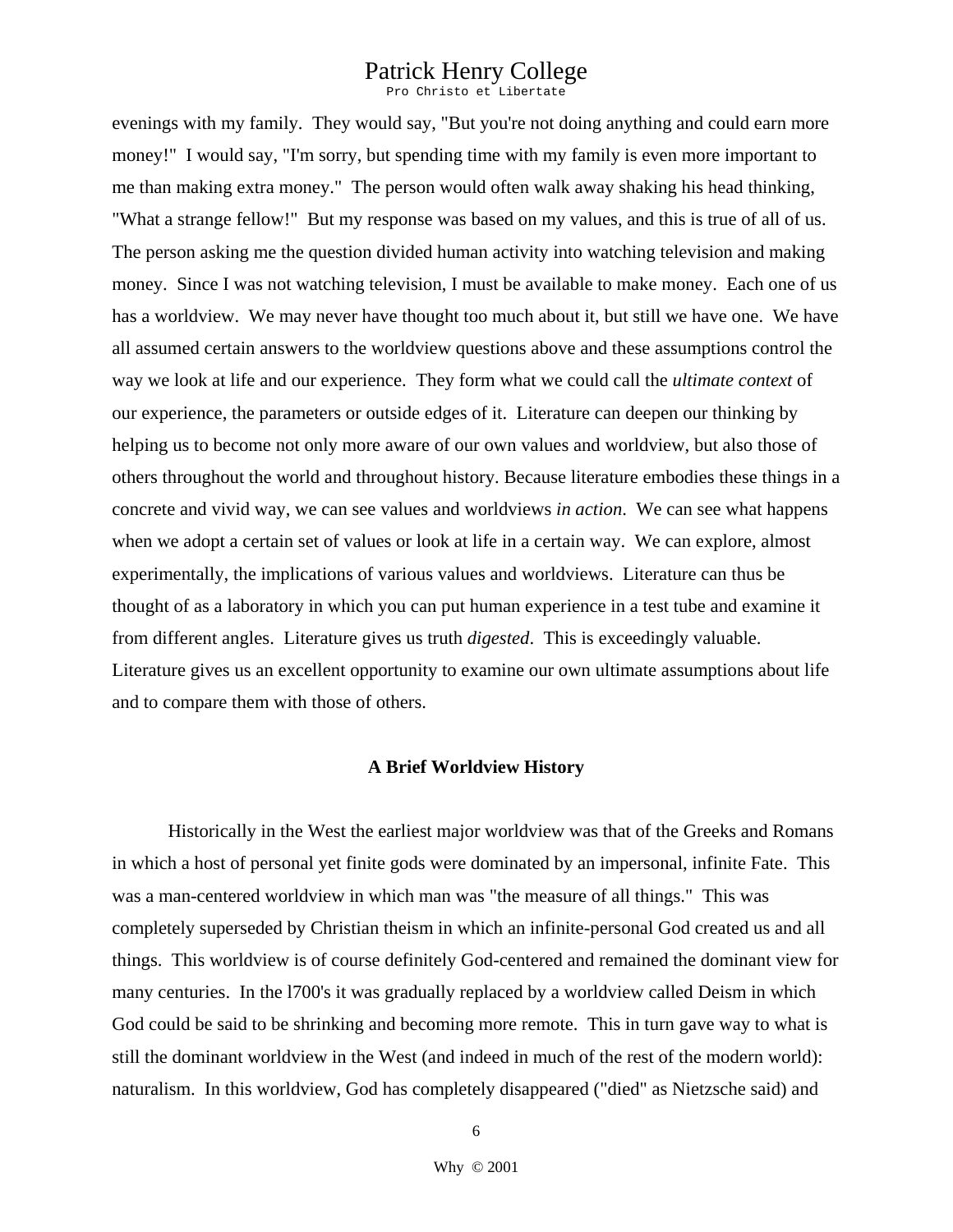Pro Christo et Libertate

we are left with only finite-personal man in an impersonal, material universe. This worldview is of course definitely man-centered. This in turn led in the minds of many thoughtful people to despair and the negation of all worldviews: nihilism. As Dostoevsky said, "If God is dead, everything is permitted."

 Much of the twentieth century can be thought of as a (vain) attempt to transcend, in a variety of ways, the despair of nihilistic naturalism. One of the major efforts in this direction has been existentialism as represented by such writers as Sartre and Camus. The heart of existentialism is an attempt to create values out of nothing, as it were, in an absurd universe. Many in the West have also turned to the East for answers and adopted eastern pantheistic monism as their worldview. In this worldview (lying behind Hinduism and Buddhism) ultimate reality is seen as an infinite-impersonal God (the Cosmos) into which we are absorbed like a drop of water into a river. The biggest stumbling block for many in the West, though, that prevents them from adopting this worldview whole-heartedly is that it says that neither personality nor individuality are ultimate in the universe.

 Finally, there are many in the West today who are turning to a relatively new worldview. This has been called the new consciousness, or new age, but is actually very similar to ancient animism, a belief in the existence of many powerful spiritual forces in the world. All of these worldviews are variations on the basic non-Christian worldview in which man is at the center and thinks he does not need God. Another way to view this is through the seven eras of literary history. In Western Lit I we cover the first three: Classical (classical worldview), Medieval and Renaissance (Christian theism). These three eras can also be thought of as "pre-modern" as they all assume the reality of a supernatural world. In Western Lit II we cover the last four: Neoclassical (Deism), Romantic (moving towards Naturalism), Nineteenth Century Realism and Naturalism (Naturalism and Nihilism) and The Twentieth Century (Nihilism, Existentialism, Eastern Pantheistic Monism, New Age). The first three of these correspond roughly with what we call "Modernism" (no longer believe in God or the supernatural, but still believe in truth, reason, and man's ability to save himself—the Enlightenment mentality). The last ushers in the full-blown postmodernism that is so much with us today (an irrational, usually despairing but sometimes "playful" relativism in which we construct our own realities).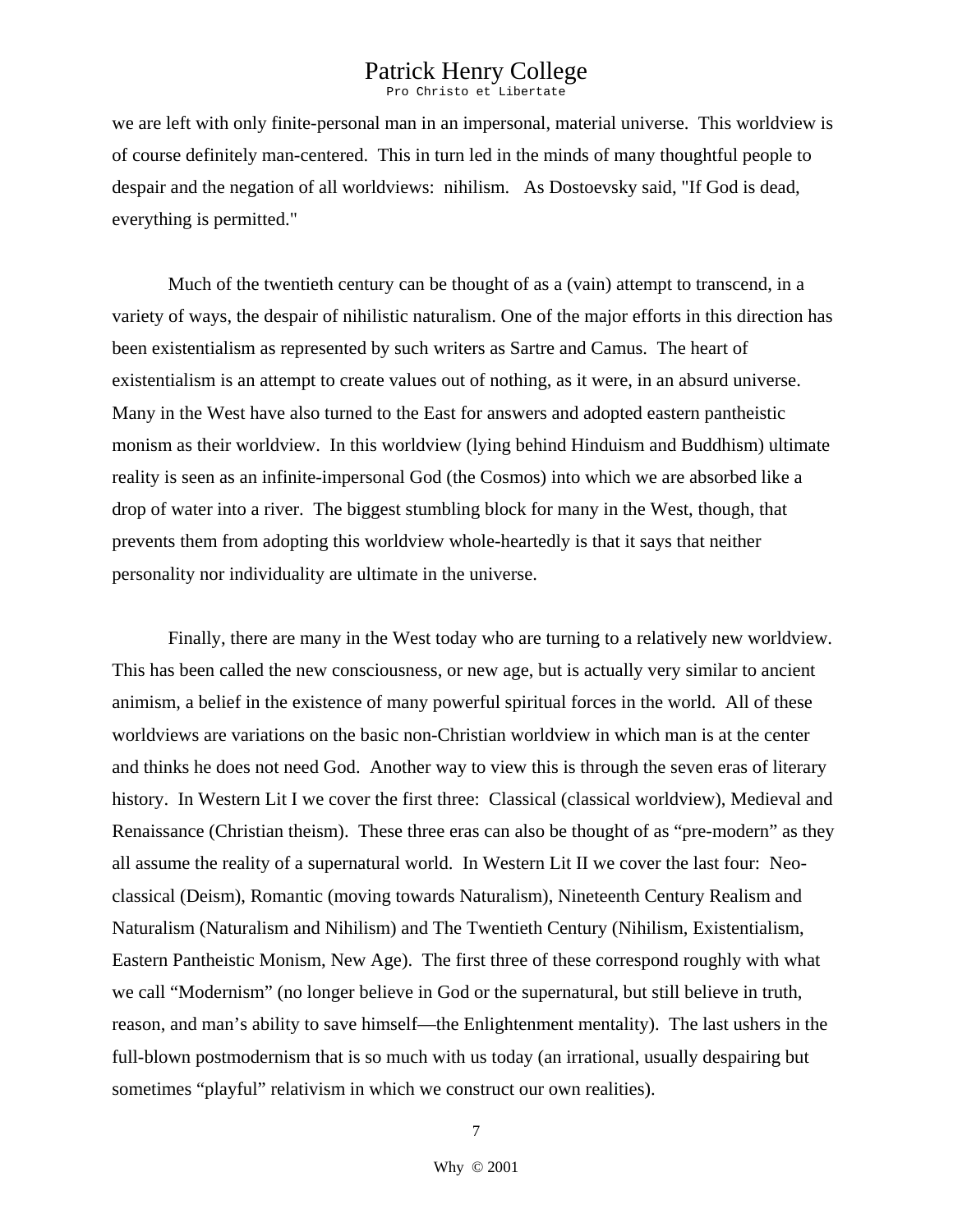Pro Christo et Libertate

 So literature, then, vividly embodies and portrays these various worldviews. It enables us to see and feel them and to understand their implications. We can feel the despair of the nihilist in reading Kafka. We can see life with God at the center in Gerard Manley Hopkins. We can become more aware of our own values and worldview and compare them with other major alternatives. We can also very clearly see how true is the Biblical claim that only God's way leads to life while all other ways lead to death.<sup>[3](#page-7-0)</sup>

#### **Shape Over Time**

But literature does more than show us the basic building blocks and the ultimate context of human experience. It also shows us what we could call the *shape of experience over time*. This has been called the monomyth or "one story" of all literature (Ryken 77-81). It seems very simple; yet dwelling on its implications both for life and for literature is very fruitful:

#### Romance

(The story of summer)

Tragedy Comedy (The story of fall) (The story of spring)

Anti-Romance (The story of winter)

<span id="page-7-0"></span> This basic pattern, from the ideal to the un-ideal and then back to the ideal, is repeated each day (dawn, noon, evening, night), each year and in ever bigger ways in our lives (birth, maturity, old age, death) and in history (creation, fall, redemption). This is also the most basic pattern in literature. This is the shape that the human imagination gives to experience over time. It also alerts us to what has been called the deepest theme in all literature, the "paradise lost" theme. There seems to be a very deep conviction buried in each human breast that we have lost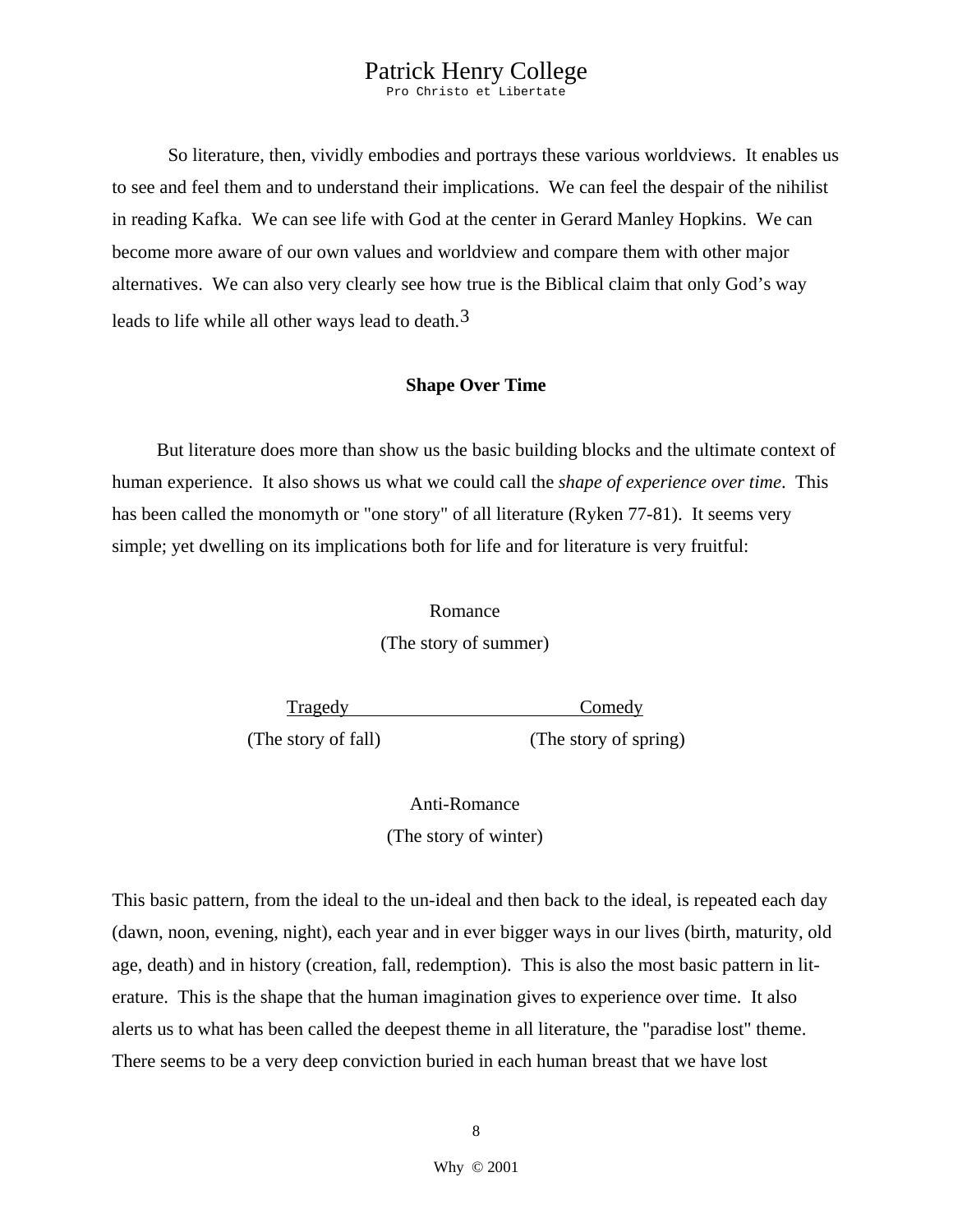Pro Christo et Libertate

<span id="page-8-0"></span>something very precious and there is a correspondingly great desire to somehow regain it. This we see again and again in literature as it answers to something very deep in our own experience. This is a remarkable example of how a deep study of literature, as of philosophy and all the humanities, points us toward God and the Bible as meeting our greatest needs. Truly God has not left himself without a witness![4](#page-8-0)

### **Christians Should Be More Interested in Literature Than Anyone Else**

As Christians we should have a special interest in literature.

 Christianity is a profoundly *literary* religion. We might not realize this, being in the middle of it, but consider the following:

 The greatest of all literary classics are found in the Bible. This is widely recognized by prominent literary critics even if they are not Christians themselves. This makes sense. God is the great Artist and has revealed His truth in a variety of beautiful literary forms. Christianity has also inspired a rich abundance of literary and artistic effort, from Dante's *Divine Comedy* to Milton's *Paradise Lost*, from Michelangelo's Sistine Chapel to Handel's *Messiah*.

 We usually think of Christ as a great Teacher, the Great Physician, but seldom as a great Poet, yet he was the greatest of all poets. His teaching effectively used a profusion of figures of speech and literary devices. The essence of the poet's gift is his ability to make connections between the natural world and the spiritual world, or the outer world and the inner. Christ did this constantly, in describing His followers as salt and light, for example. This is at least one reason why the common people heard Him gladly. His teaching had the qualities of great literature, it was vivid, clear, interesting and memorable.

Christ's use of parables alone is enough to convince us as Christians of the power of

<sup>&</sup>lt;sup>3</sup> This entire discussion of worldviews is heavily indebted to James Sire.

<sup>4</sup> *Triumphs of the Imagination* (Leland Ryken) and *The Universe Next Door* (James Sire) have together aided me greatly in finding my bearings as a Christian in the world of the literary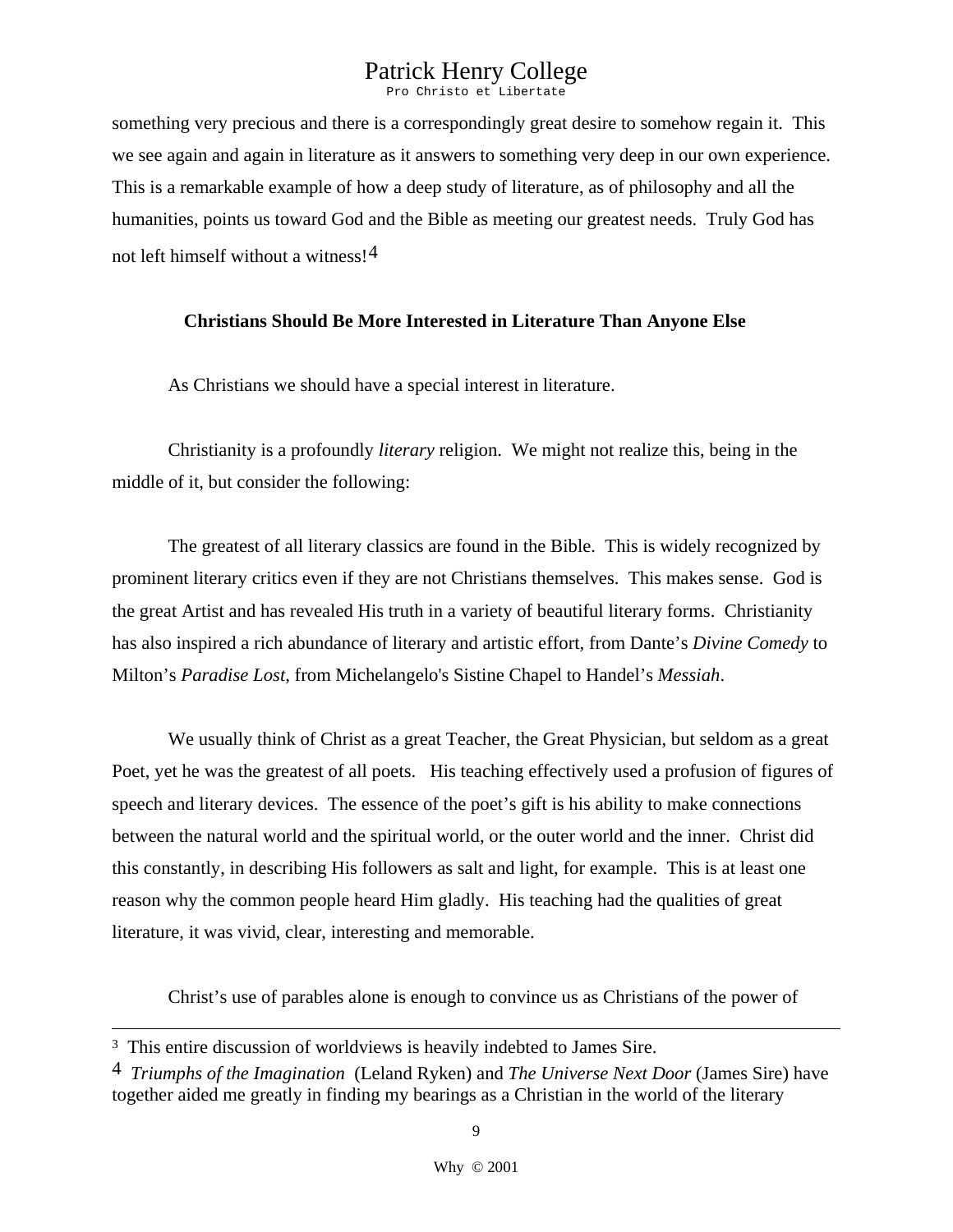Pro Christo et Libertate

literature to teach. Jesus clearly believed this and demonstrated it throughout His public ministry.

 Finally, insofar as many parts of the Bible are specifically literary in nature, a literary approach to them is both valid and very helpful. Approaching the psalms as poetry, for example, aids both in understanding and appreciating them.

#### **Literature Invites us to Look at Life**

 So literature can help us live thoughtfully, deliberately. It can help us examine our lives. What is the alternative? To live mindlessly as so many do today! It is to live like a vegetable or a stick or a stone. Is the study of literature useful? Yes! All the outward "busyness" of our daily lives loses meaning if we never look at the *foundation* under all that busyness. Literature helps us do this. We can learn how to make money in a business course. We can learn of the wonders of the human body in a biology course. All of these are valuable studies. But only literature gives us a concrete and vivid look at our lives themselves and what is most basic and ultimate in them. Are you interested in literature? I hope at least you are interested in life! I hope you haven't already given up all hope and settled for a mindless life: a life in which your senses, feelings and thoughts are all deadened or dying, and you are simply caught up in a whirl of meaningless activity. If you haven't, literature has a lot to offer you.

#### **The Best Literature Should Be Most Exciting to Read**

Let us, finally, go all the way back to the beginning. We have spent a long time looking at what literature can *teach* us. It can wake up our senses, enrich our feelings, and deepen our thoughts by showing us the basic building blocks, ultimate context and shape in time of human experience. But that was just one reason to study it. The other was that it's fun. It's *delightful*. Is it? Television, movies, videos, comic books and pop music are all very closely related to literature and are all very popular. But what about "great" literature, the "classics"? I hope that in studying them you can experience even *greater* delight, have even *more* fun and find them

imagination.